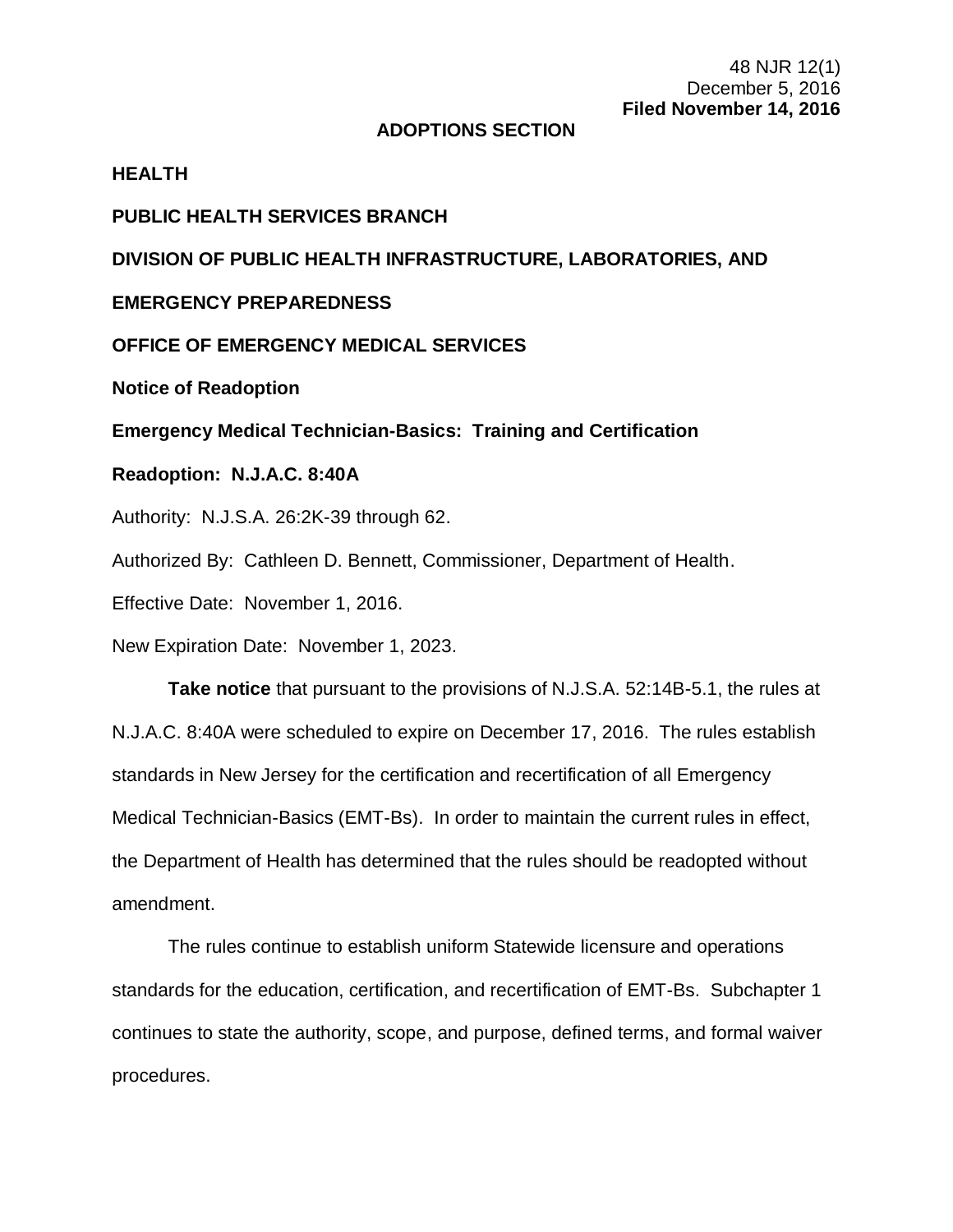Subchapter 2 continues to provide rules for participation in the utilization of monies from the Emergency Medical Technician (EMT) Training Fund and for the disbursement of funds.

Subchapter 3 continues to provide general administrative requirements for entities providing EMT-B education. This includes requirements for the educational entity's application, site visits, and suspension or revocation of training agency certification.

Subchapter 4 continues to provide requirements for educational entity program staff, including program director, program coordinator, program medical advisor, EMT instructor, aide, and lead instructor.

Subchapter 5 continues to provide general requirements for basic training programs, including qualifications of EMT students, attendance, reporting requirements, application to conduct education program requirements, instructional staff, training sites, and curriculum.

Subchapter 6 continues to provide for the general requirements for the certification examination, including eligibility for examination, admission to the examination, examination results and reexaminations, and special accommodations for individuals with a documented learning disability.

Subchapter 7 continues to provide for the requirements of EMT-Bs certification, including general information, certification standards, reciprocity, standards for minors, recertification, and expired certifications.